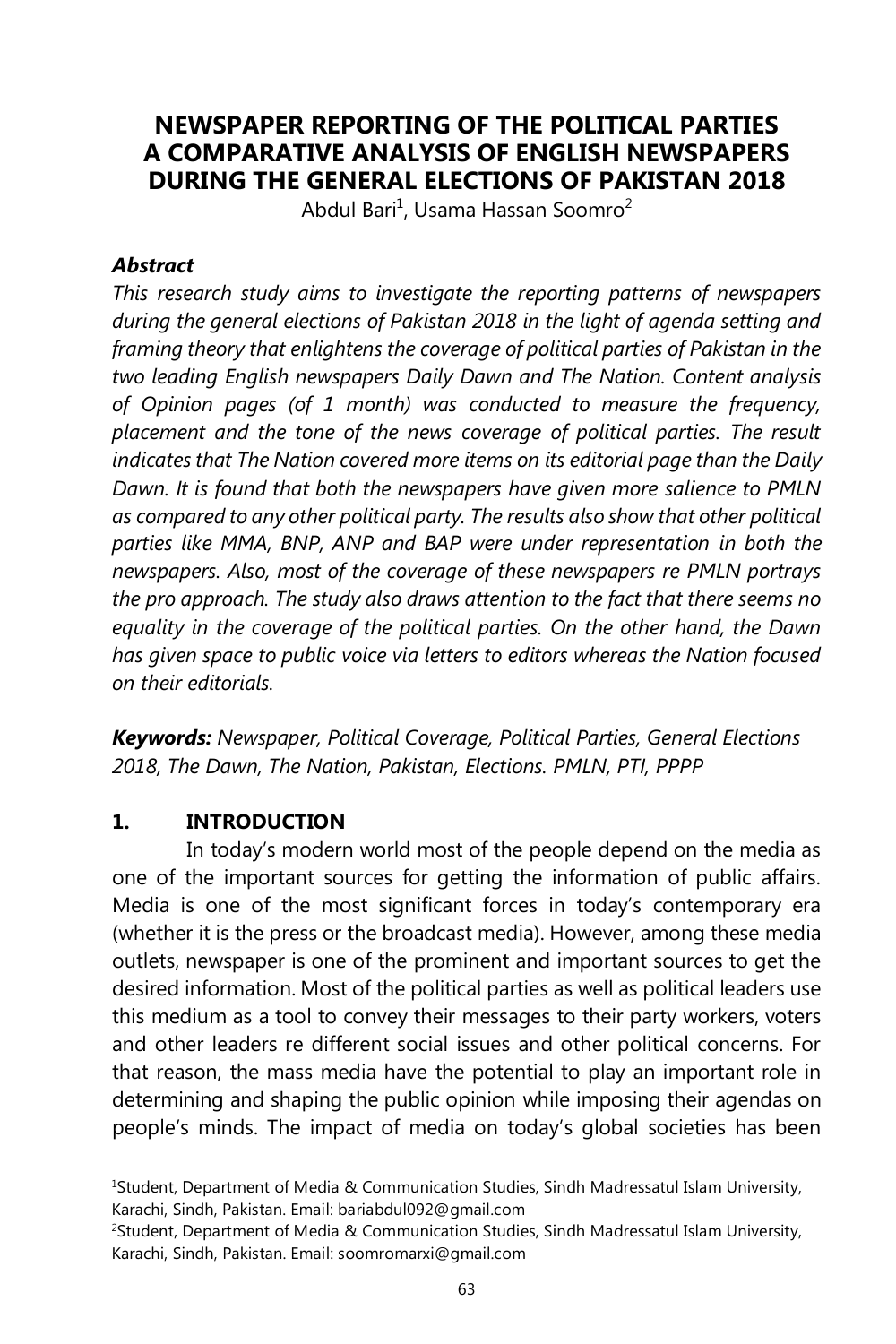studied and researched by number of researchers and theorists including their social, psychological, economic and political impacts (Botan, 2010). However, this study investigates and explores the inclination of Pakistani English newspapers towards the political parties of Pakistan during the general elections of 2018.

According to the definition of Merriam Webster Dictionary (2021), an election is an act or process of selecting a person or the political leader as the governor or the custodian of the public office. It is a process where people vote as per their choice for a particular person, party or group to hold an official position. Elections across the world get extensive media attention and coverage. The elections in Pakistan also draw its attention across the globe in national and international mediums where the different innovative strategies, election campaigns and elections issues also got intense coverage (Graber and Dunaway, 2017).

Media is a key source for getting the information about politics as a whole. The press as well as the electronic media has the capability to place their agendas, opinions and narratives into the minds of the general masses making them understand what is important in politics and for the country all together. As a result, media's role is of significance in the political communication with masses. The political viewpoint and the narrative advocacy now are being taken into consideration through the media. Its role in creating, enhancing and projecting the democratic norms and values is essential because it will create the awareness among the general public regarding the political viewpoint (Khan, 2005).

The world's well-established democracies and their political parties use the method of setting the debates and interaction with their voters and other candidates to shape the public opinion and set their agendas. However, in weak democratic cultures, the political parties shape the political attitudes and behaviors of their voters through the use of media and the press. Media and politics have a strong connection and that bond gets stronger during the election period because the earlier role of the media was as an informant between people and the state, voters to political leaders and states to states which now have been transformed and more widened (Muhammad, 2011). Now, the political leaders set their agendas and work in the environment which media shapes. Media can never be independent whether it works under the state or the influencers as it has become money making business and it has been used to shape the perception of political leaders and people especially during the time of political crises i.e., elections (Sohail, 2008). Another influential role and relationship of mass media and political parties is through the political communication owing to their party newspapers. Political parties'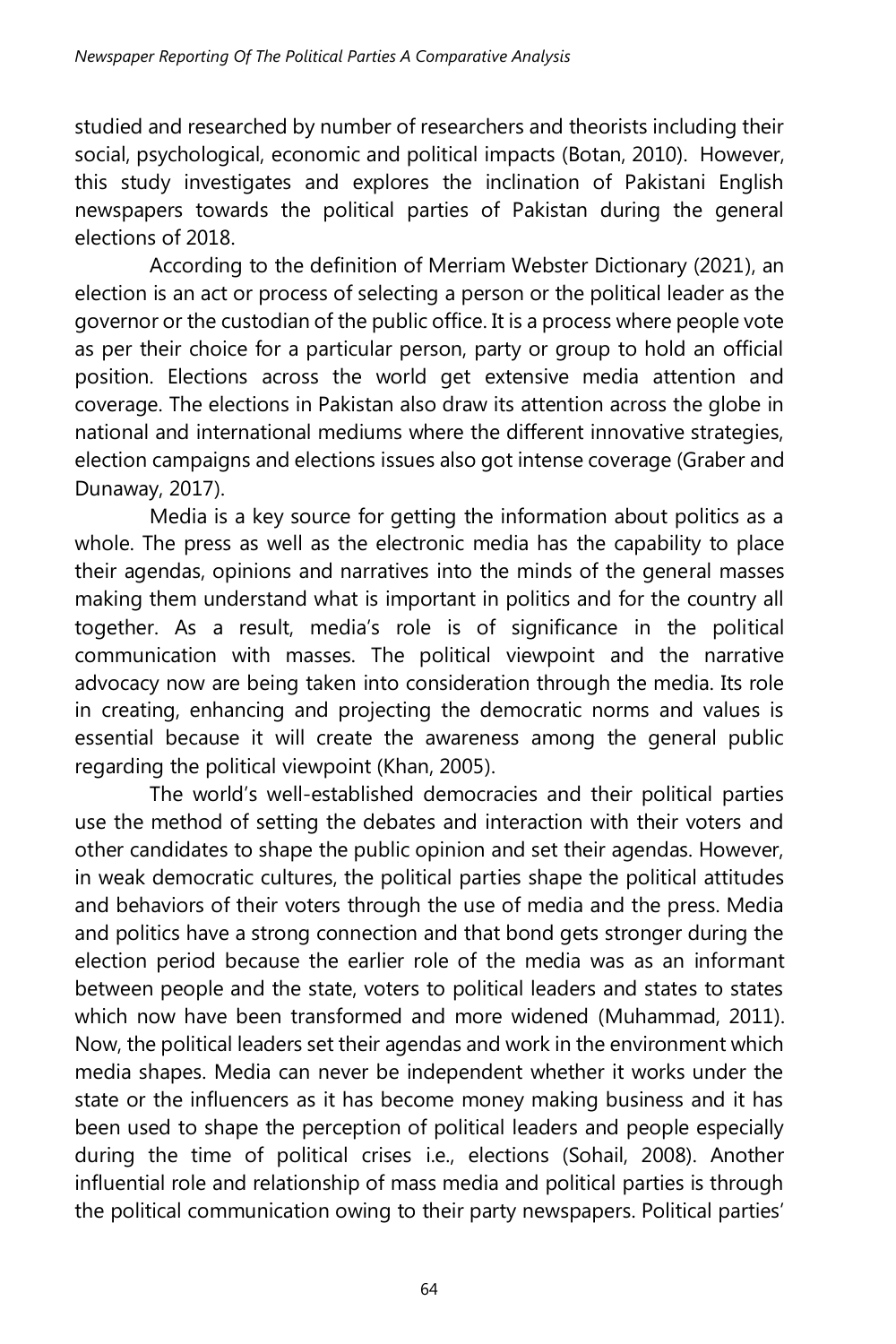newspapers are the central organ, strengthening two main purposes; to inform and to propagate. Thus, the political communication includes all the verbal and written elements which are taken from the party meetings, conventions and debates (McNair, 2012).

## **1.1 Historical Background of Media and Political Connections**

The media and political connections have their historical backgrounds. In past days, political parties were accustomed to use print media as the main communication tool for propagating their agendas. In 1970, Pakistan People's Party (PPP) established the Daily *Masawat* which aimed to cover up the political campaigns being led in that period. The daily *Jasarat* was another newspaper of that era which was launched by the Jamat-i-Islami (JI), a religious political party who also owns different weekly and monthly publications like *Asia* and *Friday Special, Takbeer*; most of the publications were in Urdu. Apart from these newspapers, several other newspapers whose owners or editors have been attached with the parties or are inspired by their ideology includes Ummat group of publications, Insaf group of publications etc. Jamait-i-Ulema Islam (JUI FazalurRehman Group) which is another religious and mainstream political party has a Monthly Urdu language magazine i.e., *Al-Jamiah* which is published from Rawalpindi. In 2008, ten different television channels covered the whole electoral process while being in competition with one another. The political parties and candidates were covered through the means of modern communication. Website, texts, articles, news reports, features, Facebook links, blogs and emails were widely used by the political parties during the electoral process (Pildat, 2013).

Another concept was about the party press newspapers that were used to disseminate the information regarding the party initiatives and concerns. The initial structure and design of the press were first appeared in the early  $20<sup>th</sup>$  century in which most of the party newspapers were owned by the large business groups and political parties. *Avante* was the official newspapers of the Portuguese communist party (PCP). The focus of *Avante* content was to resist the Salazar regime in order to defend the proletariat values. A common pattern of *Avante* was a lot of information, continuous use of the slogans and the framing of the content in the feelings of unity against repression (Espirito et.al, 2016).

## **2. LITERATURE REVIEW**

Media plays an important role in the functioning of the electoral process and the political coverage in democratic societies. Media editorial shapes the information for their voters (Kamenica and Gentzkow, 2011).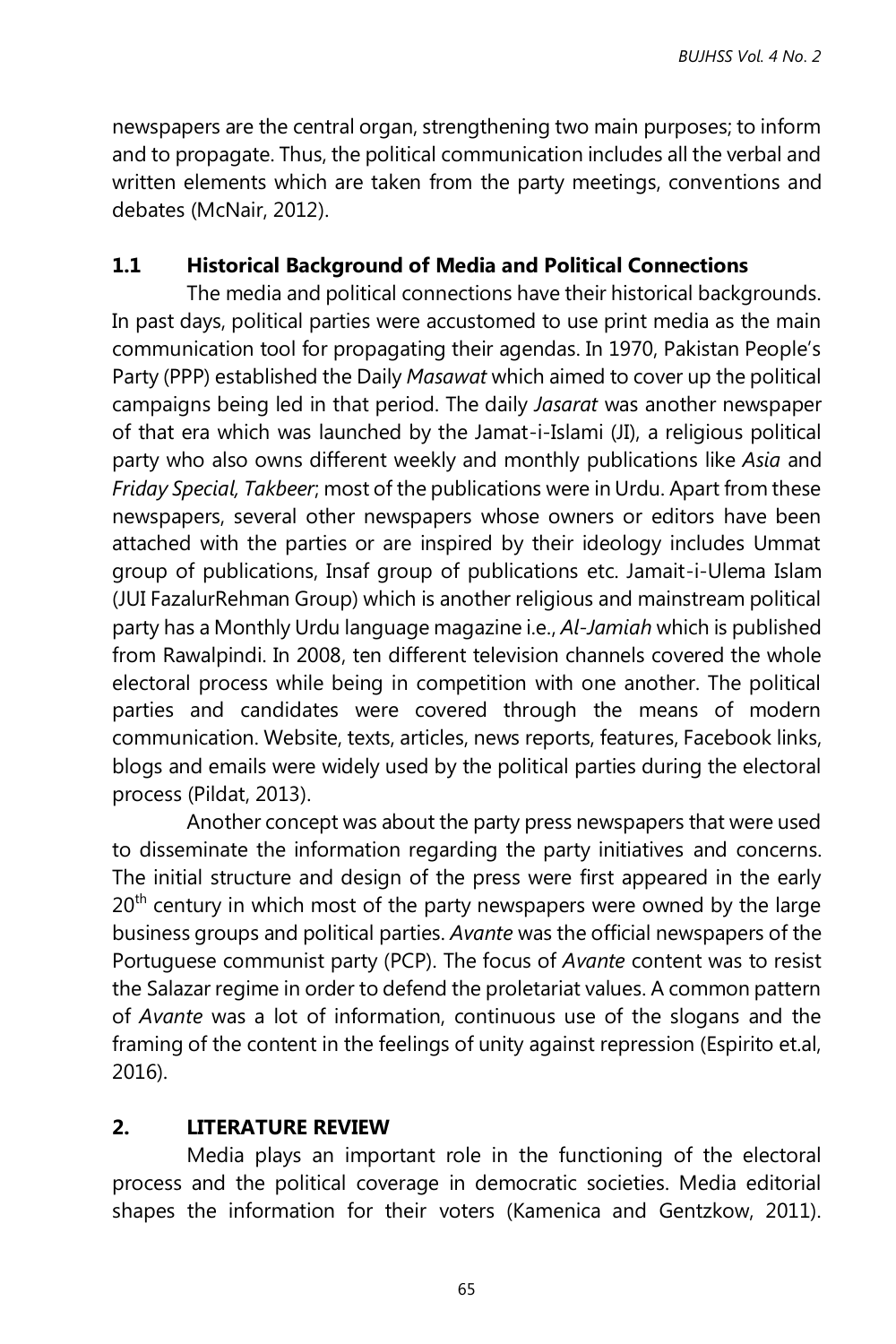Modern surveys suggest that the newspaper readers know more about the politics than the non-readers (Robinson & Levy, 1986; Weaver & Drew, 1993). Moreover, the newspapers give a brief account of political coverage rather than other alternate mediums.

Muhammad Rashid Khan (2005) examined the connection of the political communication and the democratic process in Pakistan. The results of the study revealed the role of media in constructing the democratic values and norms in the society. It was found that the media have been used as a channel to disseminate the political viewpoints. He further argued that the media has always supported the freedom of expression and the general public in order to participate in the democratic process through electoral process, policy making and decision making. A report by the International media support as cited in Javed Ahmed and Shahid Hussain (2016) also revealed that the media's role is important in the electoral reforms. It also explains that the transition of the governments through electoral reforms have become possible today due to the liberalization of the mass media in the past.

A research study revealed that a news story related to the American hostages held in Iran was played and published just few days before the 1980'spresidential elections between Jimmy Carter and Ronald Reagan. Most of the public opinion polls before that story were indicating a close call between both the candidates. But when the election results came, Regan won the victory in all the six states and District of Columbia. This outcome lies in the concept of agenda setting and framing theory. By publishing and playing with the hostage story, the news media frames the public awareness of the hostage issue that might move from the low position to high position which suddenly caught the high level of voters for Regan in those few days (Severin et.al, 1997).

Prat (2018) states that in US, the media group owners with having the huge dedicated audiences have the media power and the ability to engineer an elections victory for a candidate and the party. A news report published by the Harvard Kennedy School states that the news coverage given during the general elections 2016 were entirely negative in tone towards Hilary Clinton and Donald Trump both. Allcott and Gentzkow (2017) explores that the fake framed news during the general elections of 2016 in US were widely shared through all the platforms of social media and those stories were titled and framed in favor of Donald Trump. Total 115 pro-Trump fake framed stories were shared on Facebook with a total of 30 million times while 41 pro-Clinton fake framed stories were shared with a total of 7.6 million times. The impact of media coverage on electoral outcomes of 1999 parliamentary elections in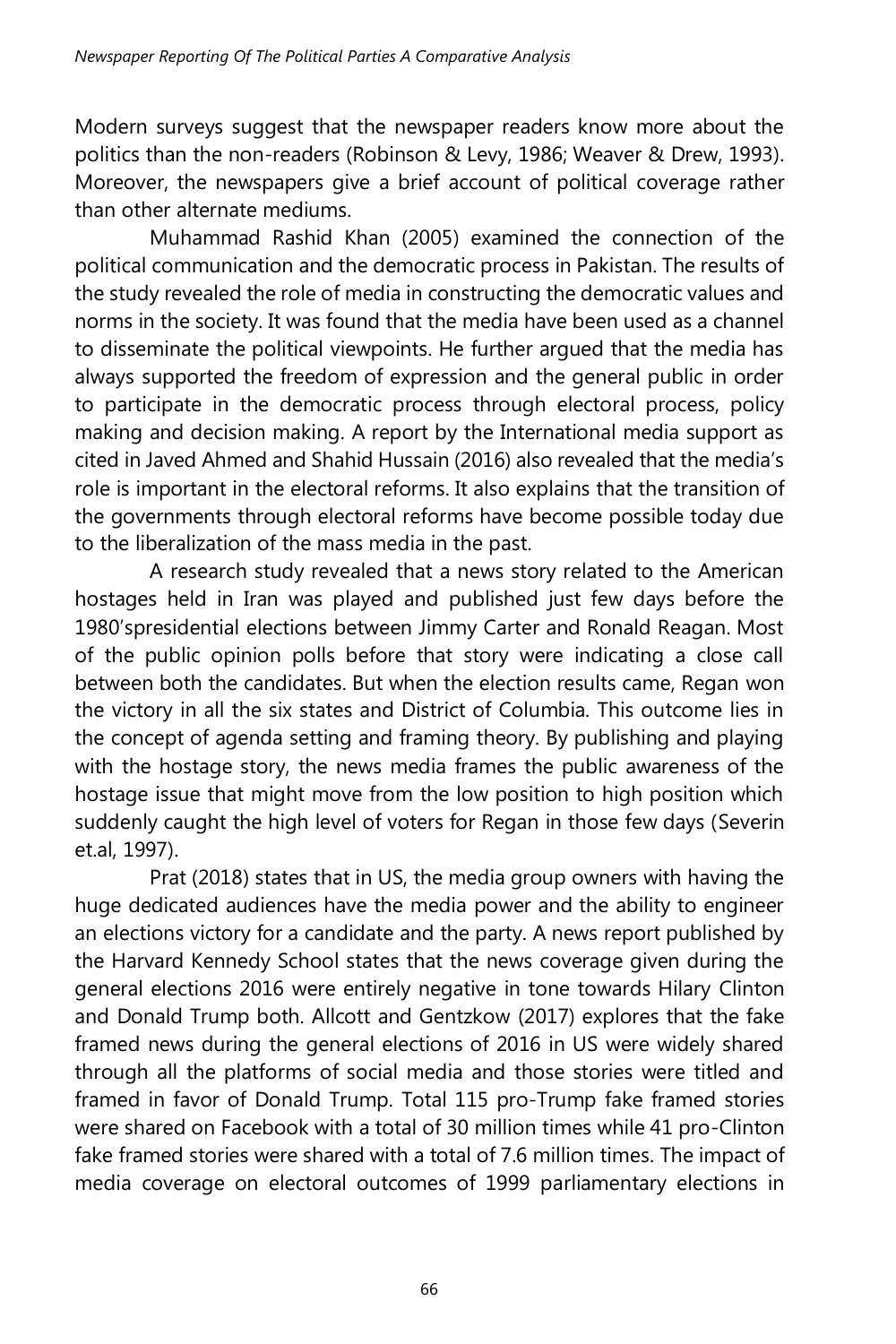Russian regions led to the decreased vote for the governing party 8.9% with an increase of 6.3% for the majority party (Enikolopov et.al, 2011).

DellaVinga and Kaplan (2007) analyzed the coverage patterns of fox news in the US which indicates the change in presidential elections due to its coverage by which the republicans gained the 0.4 to 0.7 percentage point in between the years 1996 to 2000 in the cities that had access to fox news coverage. Puglisi (2011) gives an account on the topics covered by the New York Times in the period of 1946-1997. He explores that the Times has been pro-Democratic throughout its coverage. During the presidential campaigns the New York Times gives more coverage to the democratic topics i.e. civil rights, health care, labor, and social welfare when the president was from the republican. After 1960's and in the last four decades, the New York Times also gives more coverage during the presidential campaigns to the republican issues of defense when the president was from the democratic.

A research study conducted on the 1972 election campaign found that the Richard Nixon received more and better coverage of his issues and positions from the media than George McGovern (Hofstetter, 1976). It was further argued that during the presidential election campaign Richard Nixon was not very much available to media while his opponent presidential candidate George McGovern makes himself regularly available for the media. However, the coverage patterns were entirely different for both the candidates. Lott and Hassett (2004) analyzed the tone of the newspaper coverage on the official economic data indicators. The research coded the tone as positive – negative of the newspaper headlines with the relationship of the sitting president. The results of the study revealed that during the president from Republican Party, the newspapers gave 9.6 and 14.7 percent fewer positive stories.

#### **3. THEORITICAL FRAMEWORK**

### **3.1 Agenda Setting and Framing of English Newspapers**

This study has its theoretical linkages with the agenda setting and framing theory. Agenda setting and framing theory is based on the information that media selects, and transmits in order to shape and mold the public opinion and perception during the general election campaign through the political coverage of different political parties. One objective of this study is to analyze the public opinion and perception shaped through these newspapers towards any particular party and also their agendas through their political coverage.

Media in general do not tell the masses *"what to think"* but rather *"what to think about"*. While covering certain issues especially during the elections, media can legitimize any story or marginalize the entire story or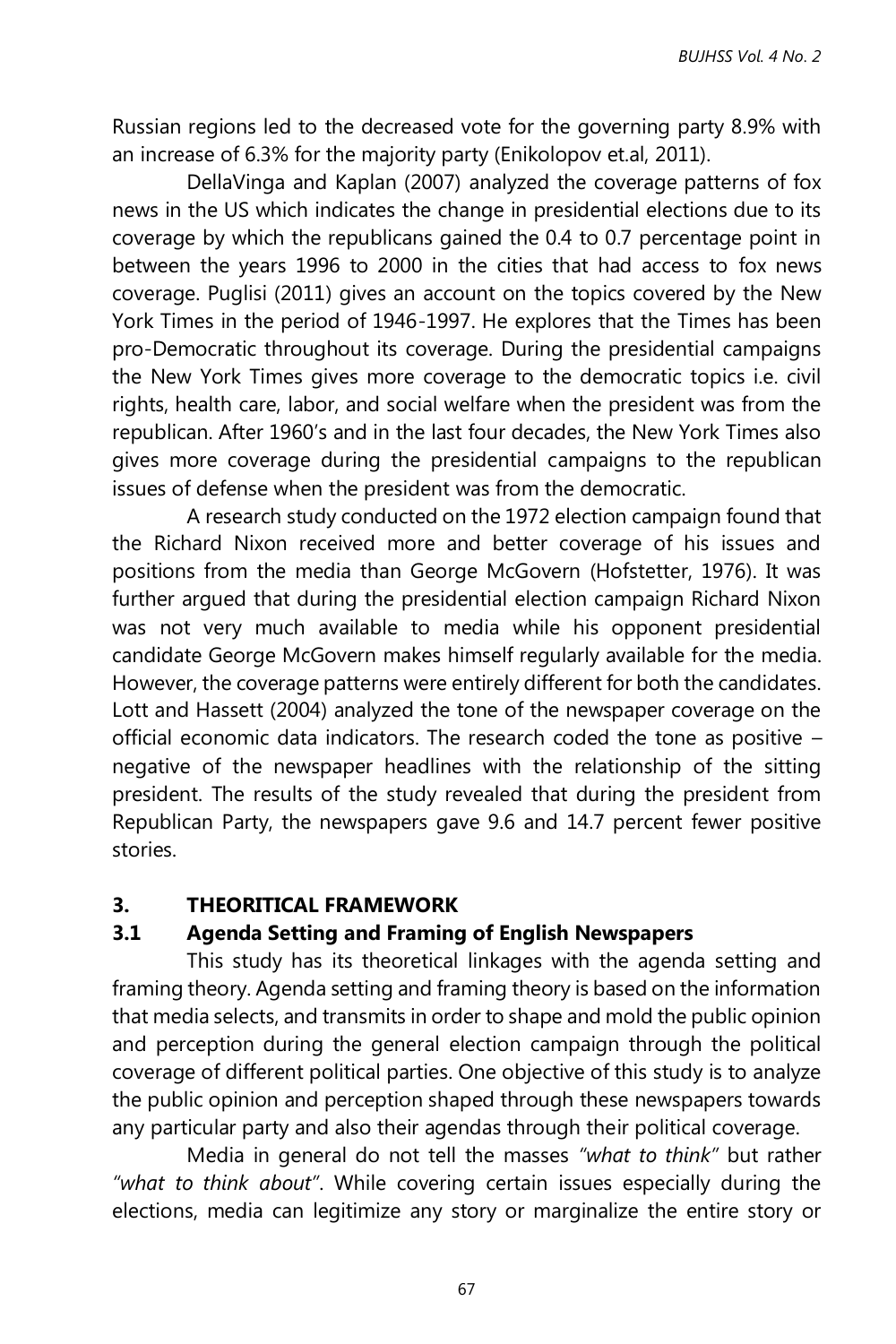certain aspects of it. Media by showing an interest in a particular political candidate can lead the situation towards or away from the issues important to candidate or the general public. Media has its significant control on substances and topics of public appeal. It has the ability to construct and shapes any narrative which helps to create the perceptions among the masses especially in voters during the election campaigns McCombs and Shaw (1972).

Another objective of the study is to analyze the frequency of political coverage given to the political parties and their agendas during the general elections of 2018. Also, the number of stories published during the general elections of 2018 with respect to pro, anti or neutral frame of coverage. Framing is a process of presenting the opinions, narratives, viewpoints to a certain target according to the desired interpretation by emphasizing some aspects of that story while ignoring others and making the connections with them (Entman, 2007). A framing effect as a communication effect is caused due to the variations in how a given story is being presented in a public discourse (Scheufele & Iyengar, 2014). Therefore, the manner in which the certain news story, article, and editorial is contextualized determines how the information is interpreted.

Framing actually explains that how media focuses on certain topics and issues and their subjects within a field of sense. It states that how something have been portrayed to the general masses. It explains that how the things are being framed keeping the agendas under consideration. The theory manipulates the opinion of the masses by shaping and molding the process of the information. Some of the communication experts have conceptualized the framing as the dichotomy between the "frame in communication or media frame" and "frame in thought or individual frame" (Druckman, 2001, p. 228).

A comparison of news framing during the general elections is of much importance since the perception and the opinion that the media shapes during the election will lead to a certain direction. However, both the agenda setting and framing are relatable and attached with each other for the reason that both are focusing on how media depicts the certain issues to the masses through which the agendas have been set.

# **4. METHODOLOGY**

# **4.1 Research Design and Findings**

In this study content analysis is conducted, one of the widely used research design that is based on the analysis of the "media agenda." In order to analyze the framing of media coverage, two elite class English newspapers of Pakistan i.e., *"Daily Dawn"* & *"The Nation"* are taken into consideration. The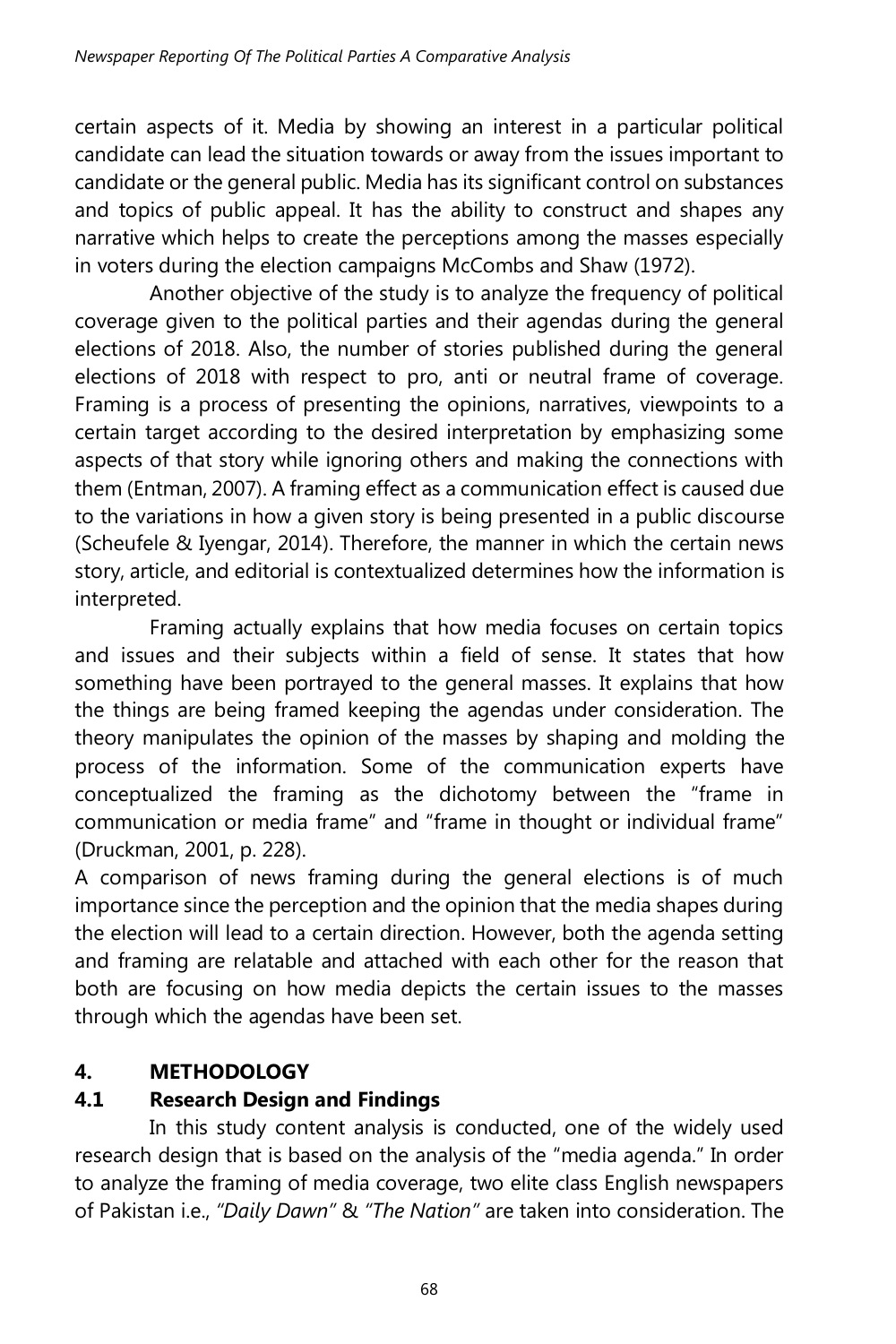Opinion pages of these newspapers are selected as a sample, in order to examine how the selected newspapers have shaped the public and political perception of the leaders on their voters' mindsets, during the election and to what extent the coverage has been given to the political parties of Pakistan. The Opinion pages of one month i.e., 20<sup>th</sup> June, 2018 to 20<sup>th</sup> July are selected to measure the frequency, tone and placement of the coverage. In the study, frequency is the number of editorials, articles, and letter to editors published during the general elections 2008 were counted and analyzed in the light of agenda setting and framing. Tone of those editorials, articles and letter to editors were measured in which the framing is to be coded as pro, anti or neutral towards the government or any political party and its leaders. These analyses were made on the basis of contextual unit. Article is one of the essential parts that people used to refer during elections and it plays an important role in determining and shaping the agendas on the voters especially during the elections. In this context, the placement of articles was scrutinized as "upper half, lower half or centered". However, the placement of other items was excluded.

Editorials play an important role in disseminating the information following their own editorial policies which differentiates one newspaper from another paper by presenting their viewing platform on the concerned issues by the editor or the owner of the paper. Editorials are considered as the narrative or the voice of the newspaper, they may be considered as the heart of the newspaper policy.

The reasons behind choosing these English newspapers are that they have the credibility and vast circulation which are widely read among the political leaders and the voters both. These newspapers are considered as the prominent icon of the English press and have the ability to strengthen, shape and mold the public opinion. The scheduled time frame of  $15^{th}$  June to  $15^{th}$ July, 2018 was selected due to the peak of movements of election campaigns, rallies, party meetings etc. of all political parties which examines the results as to what extent the coverage was given to the specific political parties and their agendas.

Print media newspapers have an ability to shape the public opinions and the perceptions of the political leaders and also their voters. Among them these newspapers have multi-dimensional approach on different key issues whether they are related to national or international concerns.

The results found a great difference in coverage patterns of the political parties during the general elections 2018 in both the newspapers. The data indicates that the media has given more coverage to some of the specific political parties and framed the news in their favor at certain point in time.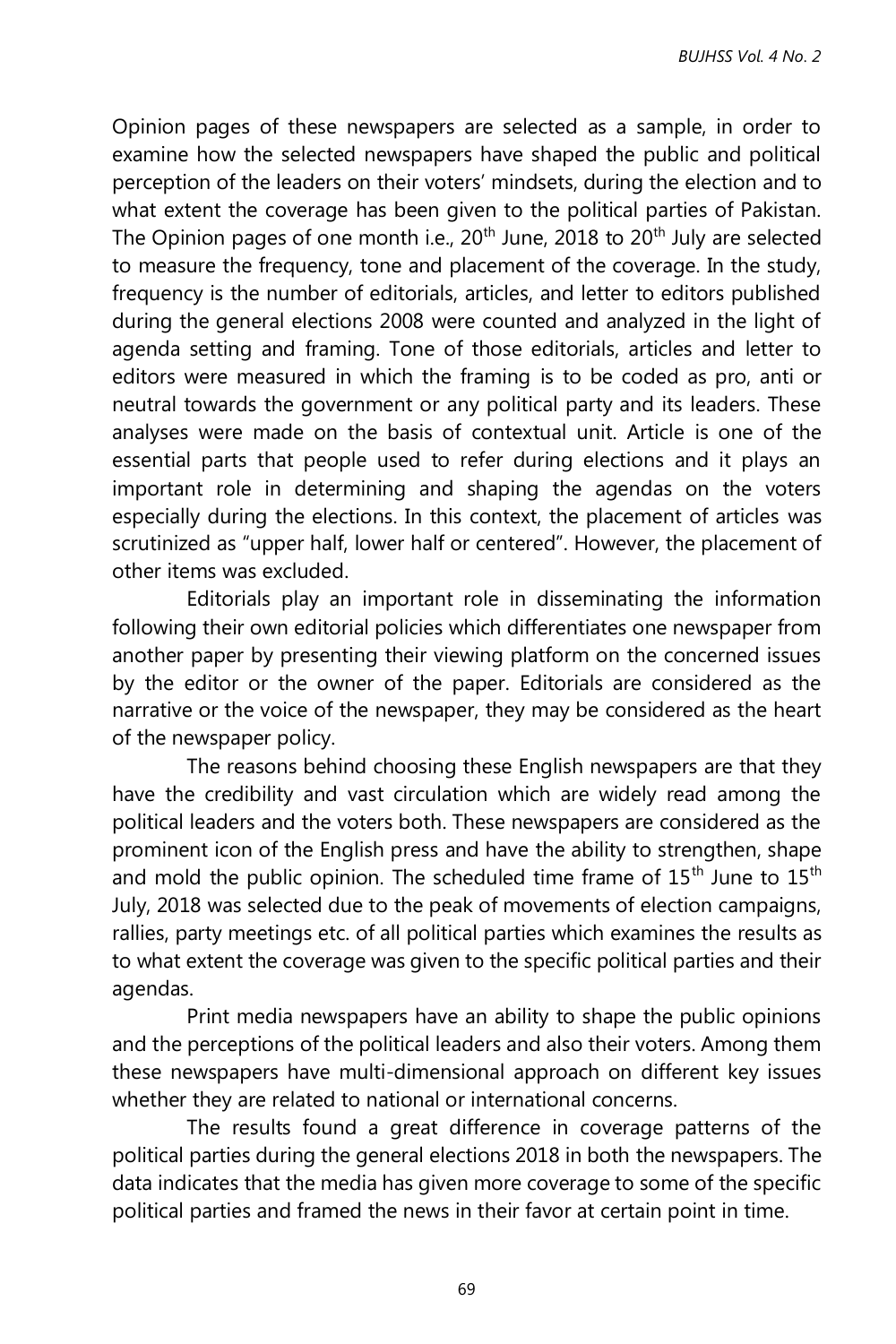| Content                  | Daily Dawn  | <b>The Nation</b> | Total     |
|--------------------------|-------------|-------------------|-----------|
| <b>Articles</b>          | 28 (43.08%) | 37 (56.92%)       | 65 (100%) |
| <b>Editorials</b>        | 19 (34.54%) | 36 (65.56%)       | 55 (100%) |
| <b>Letters to Editor</b> | 21 (87.5%)  | 03 (12.5%)        | 24 (100%) |

**Table 1:** *Frequency of coverage on opinion pages of both newspapers*

The findings of this research study discovered that the Daily Dawn has published 28 (43.08%) articles having the political coverage while the Daily Nation has published 37 (56.92%) articles. It was found that the editorials published in Daily Dawn were 19 (34.54%) and the amount of the letters to editor was 21 (87.5%). However, the Daily Nation covered 36 (65.56%) editorials and 03 (12.5%) letters to editor.

# **Key to the Acronyms used in the tables mentioned below.**

PILDAT- Pakistan Institute of Legislative Development and Transparency PPP- Pakistan People's Party Parliamentarian PMLN- Pakistan Muslim League (N) PTI- Pakistan Tehreek-I-Insaf MMA- Muttahida Majlis-e-Amal

BNP- Balochistan National Party

ANP- Awami National Party

TLP- Tehreek-e-Labbaik Pakistan

PTM- Pashtun Tahafuz Movement

| Party          | <b>Article</b>           | <b>Editorial</b> | <b>Letter to Editor</b>  | <b>Total</b> |
|----------------|--------------------------|------------------|--------------------------|--------------|
| <b>PTI</b>     | 11(52.38%)               | 09(42.85%)       | 01(4.77%)                | 21           |
| <b>PPP</b>     | 07(87.5%)                | 01(12.5%)        |                          | 08           |
| <b>PMLN</b>    | 13(38.23%)               | 20(58.83)        | 01(2.94%)                | 34           |
| <b>MMA</b>     |                          | 01 (50%)         | 01 (50%)                 | 02           |
| <b>ANP</b>     |                          | 01(100%)         |                          | 01           |
| <b>TLP</b>     |                          | 01(100%)         | -                        | 01           |
| <b>PTM</b>     | $\overline{\phantom{a}}$ | 01(100%)         | $\overline{\phantom{a}}$ | 01           |
|                |                          |                  |                          | 08           |
| <b>Overall</b> | 06 (75%)                 | 02(25%)          |                          | 76           |

**Table 2:** *Representation of Political Parties on Opinion Pages of Daily The Nation*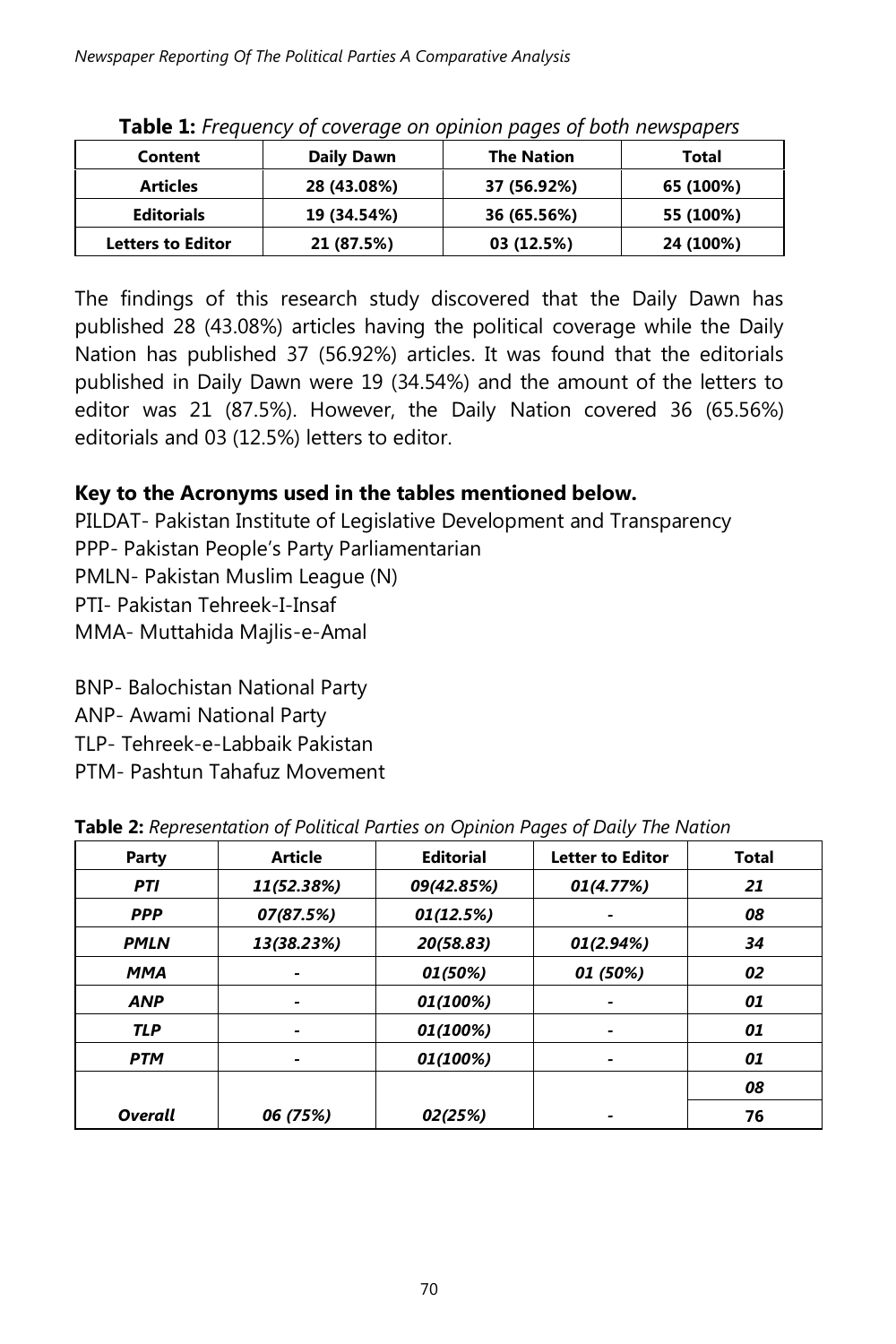| Party          | <b>Article</b> | <b>Editorial</b> | Letter to     | <b>Total</b> |
|----------------|----------------|------------------|---------------|--------------|
|                |                |                  | <b>Editor</b> |              |
|                |                |                  |               |              |
| <b>PTI</b>     | 05 (31.25%)    | 05 (31.25%)      | 06 (37.5%)    | 16           |
| <b>PPP</b>     | 02 (20%)       | 02 (20%)         | 06 (40%)      | 10           |
| <b>PMLN</b>    | 12 (54.54%)    | 06 (27.28%)      | 04 (18.18%)   | 22           |
| <b>MMA</b>     |                | 01 (100%)        |               | 01           |
| <b>ANP</b>     | ۰              | 01 (100%)        | -             | 01           |
| <b>BNP</b>     | -              | 02 (100%)        | -             | 02           |
| <b>BAP</b>     | ۰              |                  | 01            | 01           |
|                |                |                  |               | 17           |
| <b>Overall</b> | 09 (52.94%)    | 02 (11.77%)      | 06 (35.29%)   | 70           |

**Table 3:** *Representation of Political Parties on Opinion Pages of Daily Dawn*





**Graph: 1** *Tone of PTI's Coverage (The Nation)*

Among total of 11 articles covered during the time frame of  $20<sup>th</sup>$  June to 20th July, 2018, 3 (27.7%) articles were contextualized and coded as "*PRO PTI"* while 5 (45.6%) articles were coded as the "*Anti PTI"* and the number of the neutral articles were 3 (27.7%).

Editorials are considered as the viewpoint of the newspaper. The editorial coverage of the PTI in the leading newspaper was entirely negative and anti towards the PTI. The result indicates that the Nation has covered 09 editorials in total among which the 7 (77.78%) editorials were entirely negative towards the PTI while 1 (11.11%) editorial was covered in the favor of PTI and 1(11.11%) editorial was considered as showing the neutral viewpoint.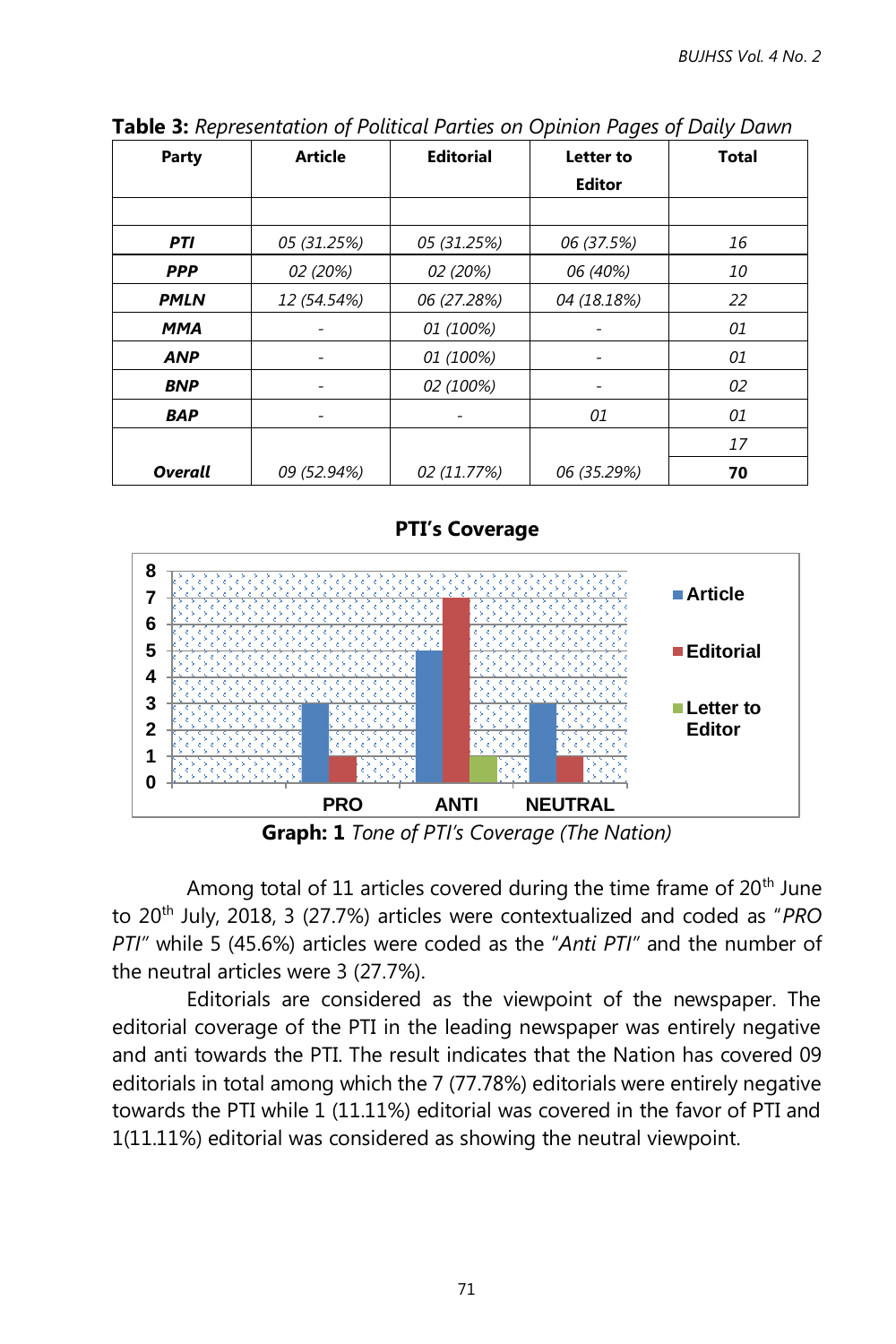It was found that zero number of letters to editor was published during the time frame regarding PTI. The nation did not give a single space to the letters to editor written in PRO, ANTI or in Neutral manner.



**Graph: 2** *Tone of PTI's Coverage (Dawn)*

The result of tone of PTI's coverage in Daily Dawn reveals that total 05 (100%) articles were published and all were coded as "*Pro-PTI"* whereas the quantity of covered editorials was 05 (100%) and all the editorials were "*Pro-PTI"* whereas the total of published letters to editor in Daily Dawn was 06 (100%). Among which 02 (33.34%) were contextualized as "*Pro-PTI"* and 04 (66.66%) of them were coded as *"Anti-PTI"*.



**Graph 3:** Tone & Placement of Articles in the Nation towards PTI

Placement plays an important role in determining and shaping the narratives among the masses. A total number of 11 articles were covered and published during the above-mentioned span of time. Among which 4 (36.36%) articles were placed on the upper half of the page while 6 (54.55%) at the lower half and 1 (9.09%) on the center position of the editorial page.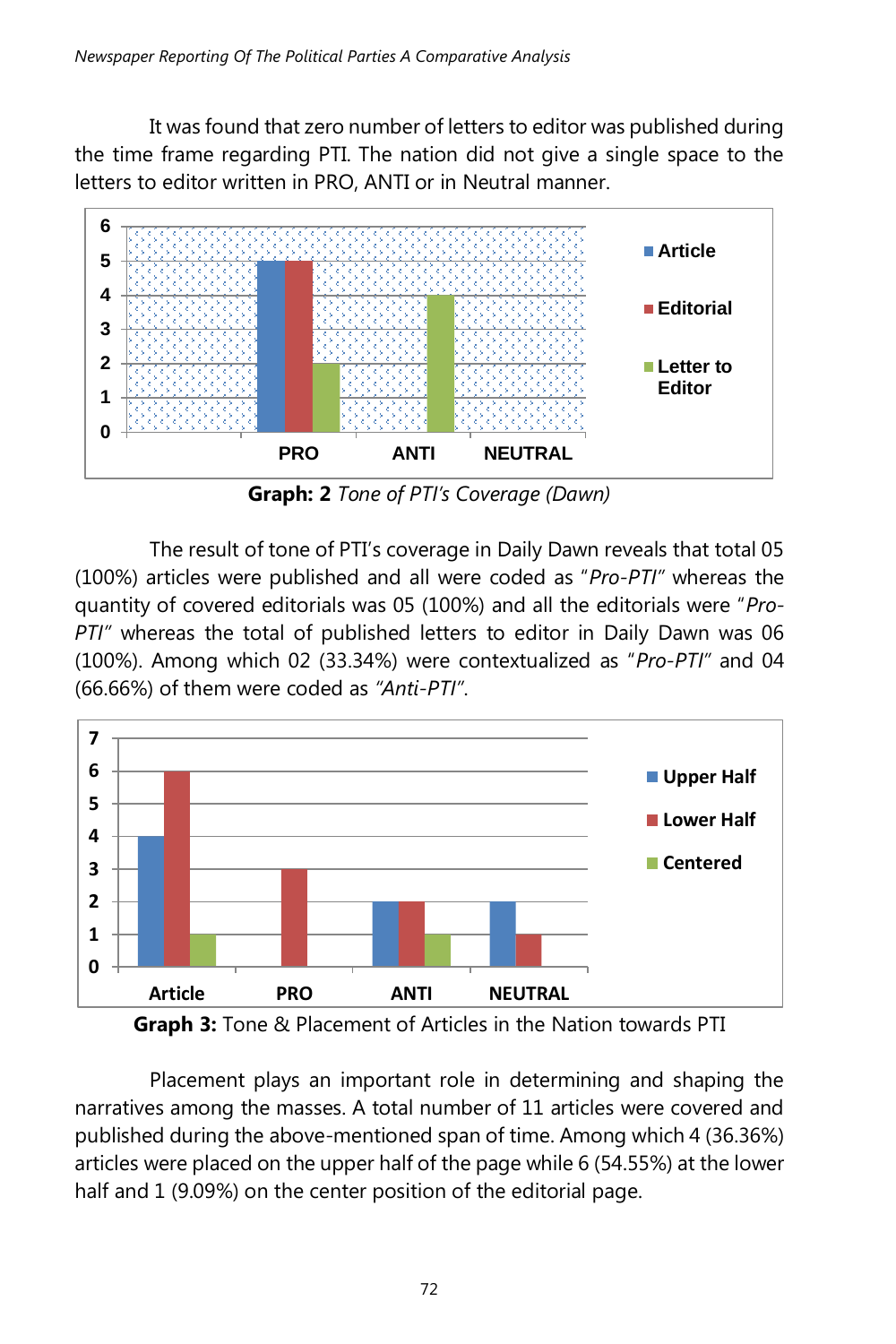All the 3 (27.28%) "*PRO PTI"* articles were placed on the lower half of the page while 2 (18.18%) of the "*Anti PTI"* articles were placed on upper half, 2 (18.18%) on lower half and 1 (9.09%) anti-article on the center position. The 2 (18.18%) articles that were covered in a neutral manner were placed on upper half in which 1 (9.09%) neutral article was placed on lower half.



**Graph 4:** *Tone & Placement of Articles of PTI (DAWN)*

Daily Dawn has published 05 (100%) articles covering the political party PTI where all the articles were contextualized as showing Pro approach. As far as the placement of articles is concerned, the daily Dawn published its 02 (40%) articles on upper half and 03 (60%) on the center position of the editorial page.



**Graph 5:** *Graphical Representation of Tone of PMLN's Coverage (The Nation)*

PMLN is considered as the rival of PTI. As compared to PTI, the Nation published 13 (38.23%) articles excluding 20 (58.83%) editorials and 1 (2.94%) letter to editor for PMLN. The numbers of *"PRO PMLN"* articles were 6 (46.15%)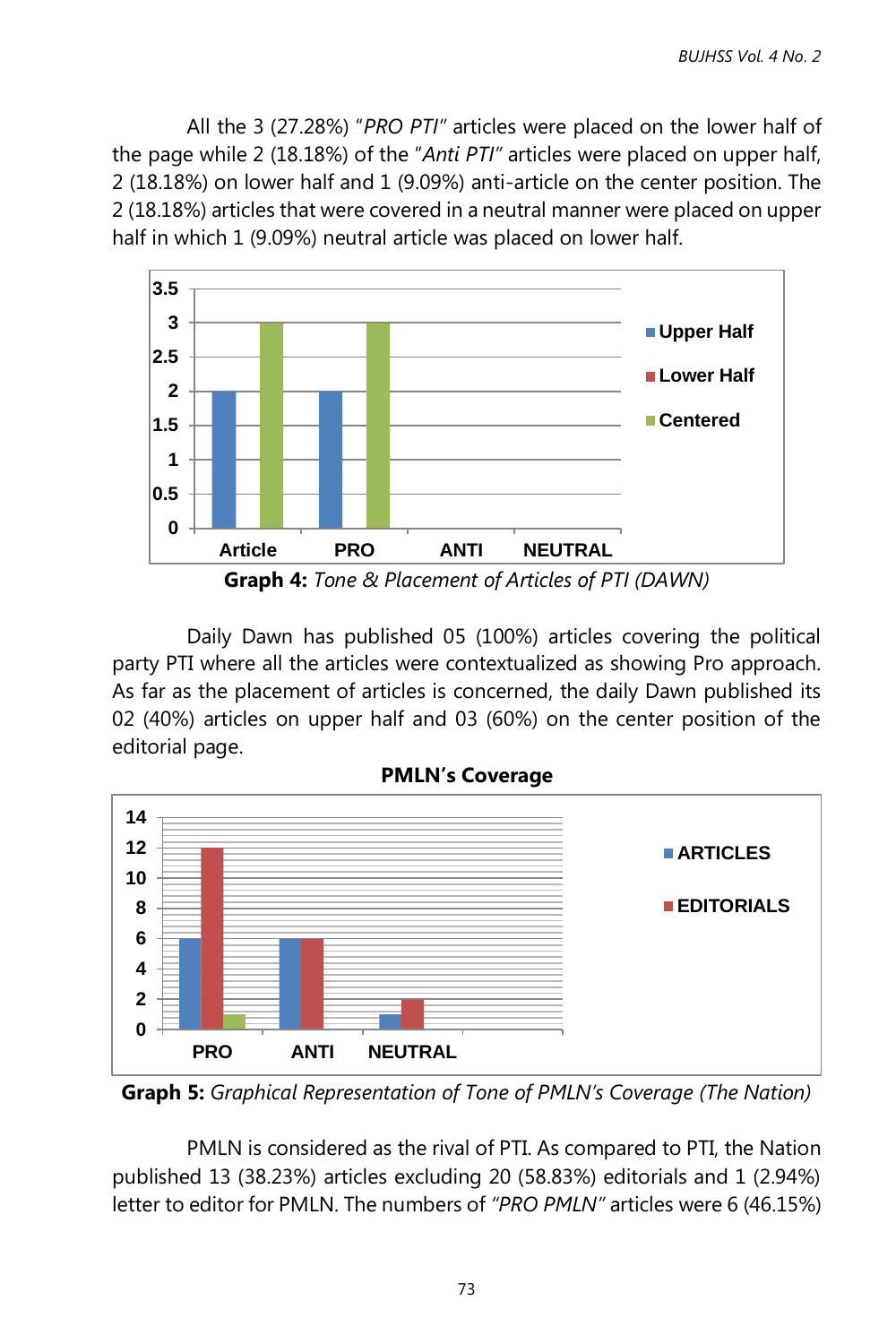while the "*ANTI PMLN"* articles were in the same quantity of 6 (46.15%) and only 1 (7.70%) article was covered in neutral perspective.

Among 20 editorials published as reporting the PMLN in which 12 (60%) can be coded as the *"PRO"* while the 6 (30%) editorials were covered as *"ANTI"* and 2 (10%) were covered in neutral framing. Only 1 (100%) letter to editor which was given space in the newspaper was coded as *"PRO PMLN".*



**Graph 6:** *Graphical Representation of Tone of PMLN's Coverage (DAWN)*

The result of this research study shows that Daily Dawn has covered 12 (100%) articles in total, among which the "PRO PMLN" articles were 05 (41.66%), "ANTI PMLN" 04 (33.34%) and "Neutral" articles were 3 (25%). As far as the editorials are concerned, it was observed that the Daily Dawn published 03 (50%) "PRO PMLN" editorials, in contrast the 03 (50%) editorials were coded as "Neutral".

Furthermore, it was found that the total number of published letters to editor was 04 (100%); among which the "PRO-PMLN" letters were 02 (50%) and the other 02 (50%) editorials were "ANTI-PMLN".



**Graph 7:** *Tone & Placement of Articles of PMLN's Coverage (The Nation)*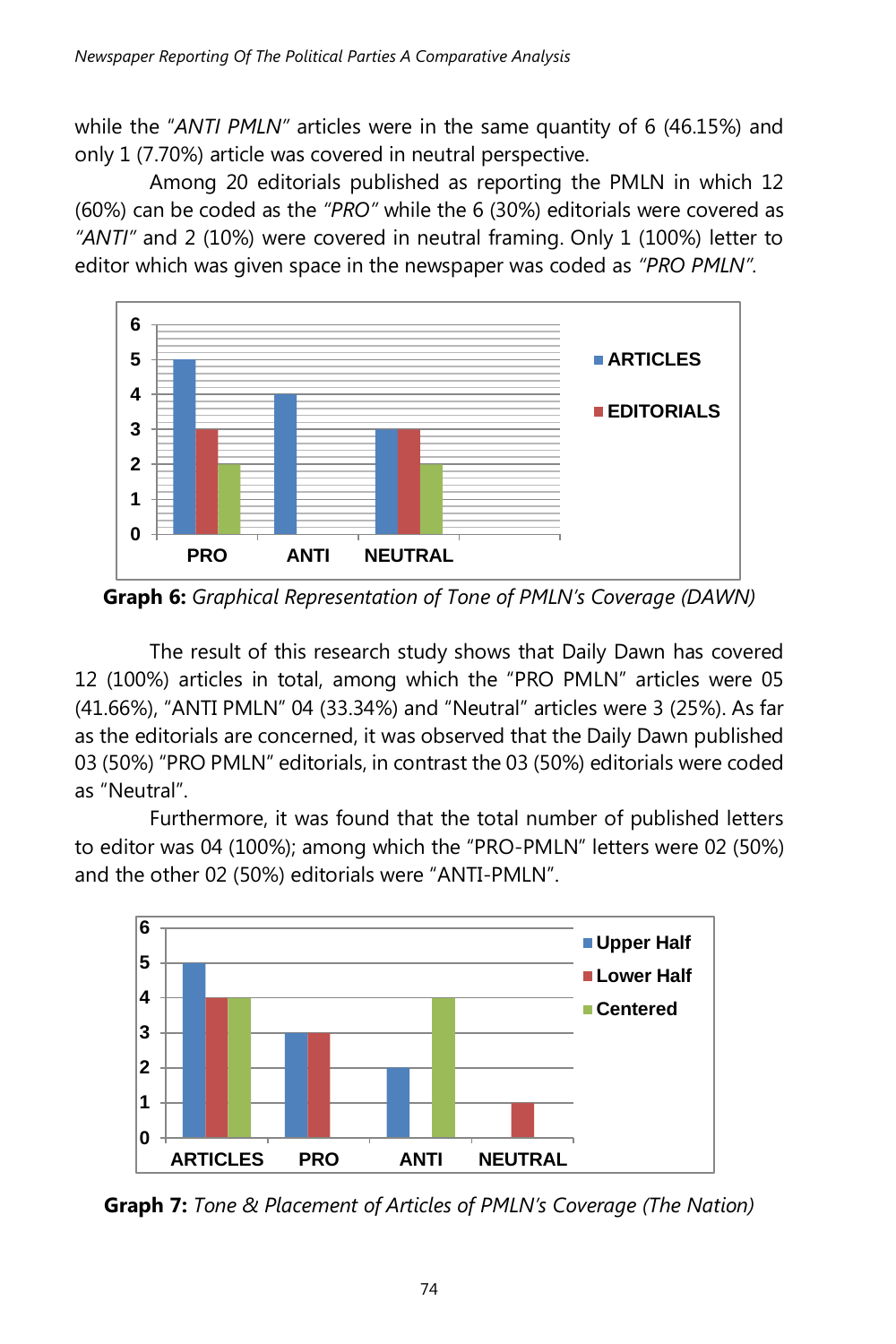As far as the placement of PMLN's coverage is concerned it seems different than PTI's coverage. Among all articles, 5 (38.46%) articles were placed on the upper half, 4 (30.77%) on the lower half and 4 (30.77%) covered the center position of the page.

In addition, the *"PRO"* articles that were placed on upper half were 3 (23.07%) and on the lower half 3 (23.07%). The *"ANTI PMLN"* articles were placed as 2(15.39%) on upper half, 4(30.77%) on the center position of the editorial page. There was only 1 (7.70%) neutral article which was placed on the lower half.



**Graph 8:** *Tone & Placement of Articles of PMLN's Coverage (DAWN)*

The placement of the Daily Dawn items reveals that among all 12 (100%) articles, 04 (33.33%) were placed on upper half, 01 (8.33%) on the lower half and rest 07 (58.34%) on the center position. Among which the PRO articles that were placed on upper half were 02 (40%) on the lower half 01 (20%) and on the center position 02 (40%).

The total number of Anti articles were 04 (100%), among which 01 (25%) was placed on the upper half and the rest of the 03 (75%) were placed on the center position. The result of placement of neutral articles reveals that among 03 (100%) neutral articles, 01 (33.33%) was placed on upper half and the other 02 (66.67%) on the center position.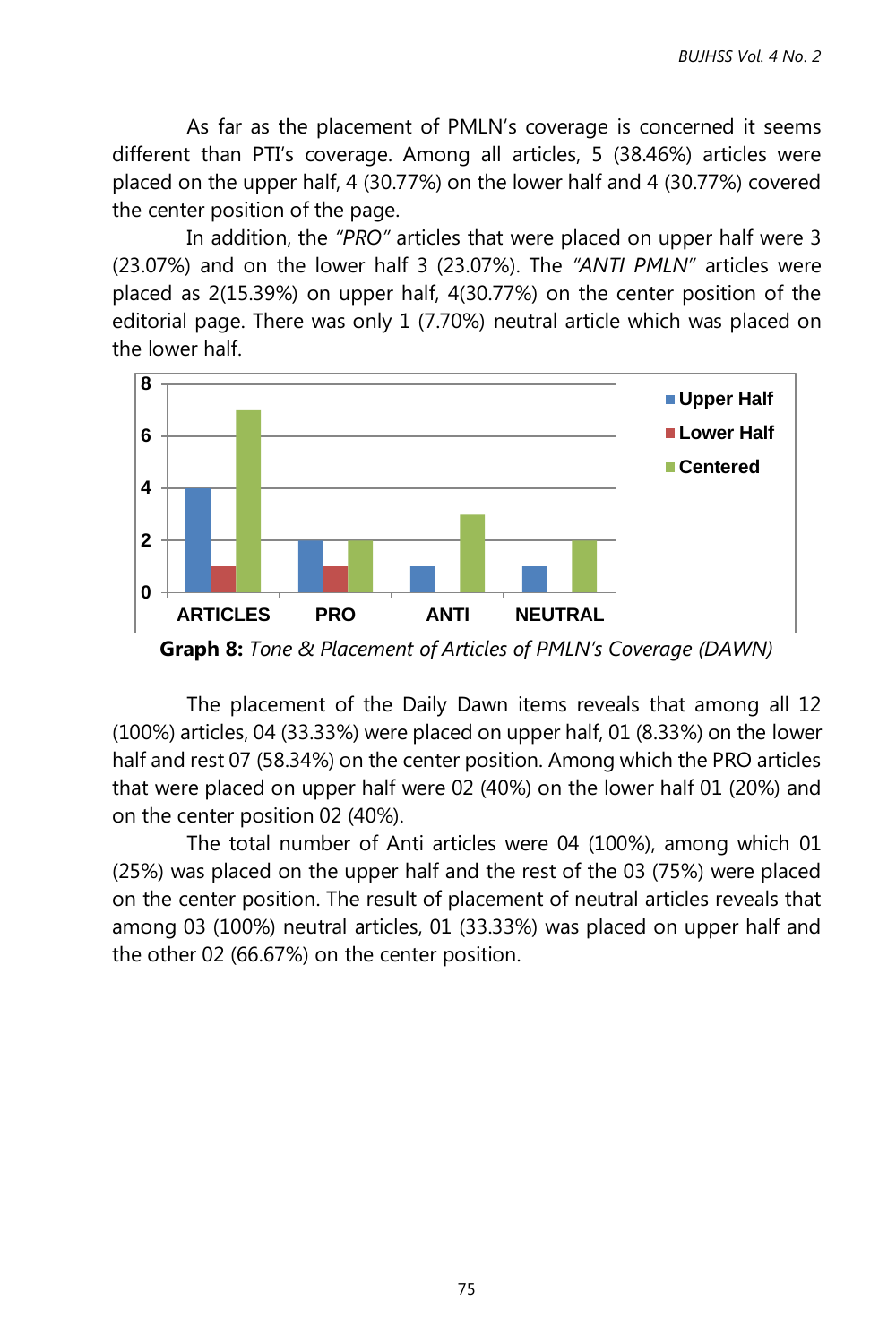

PPP is another one of the largest political parties of the country. The data indicates that the 7 articles were covered as reporting PPP in which all the 7 (100%) articles were entirely positive and coded as *"PRO PPP".* Only a single number of editorial (100%) was published which was reported with neutral approach. The results show that the zero number of *"ANTI-PPP"* articles was published during this time period which shows the positive inclination of the editorial policy of newspaper towards PPP.



**Graph: 10** *Tone of the Articles of PPP Coverage (DAWN)*

The political coverage of PPP reveals that the Daily Dawn has published total 02 (100%) articles and all of them were coded as "*PRO-PPP"*  while the editorials that were covered were 02 (100%) in which 01 (50%) was "*PRO PPP"* and the other 01 (50%) was covered in "*Neutral"* perspective.

The placement of letters to editor reveals that the Daily Dawn has published 06 (100%) letters.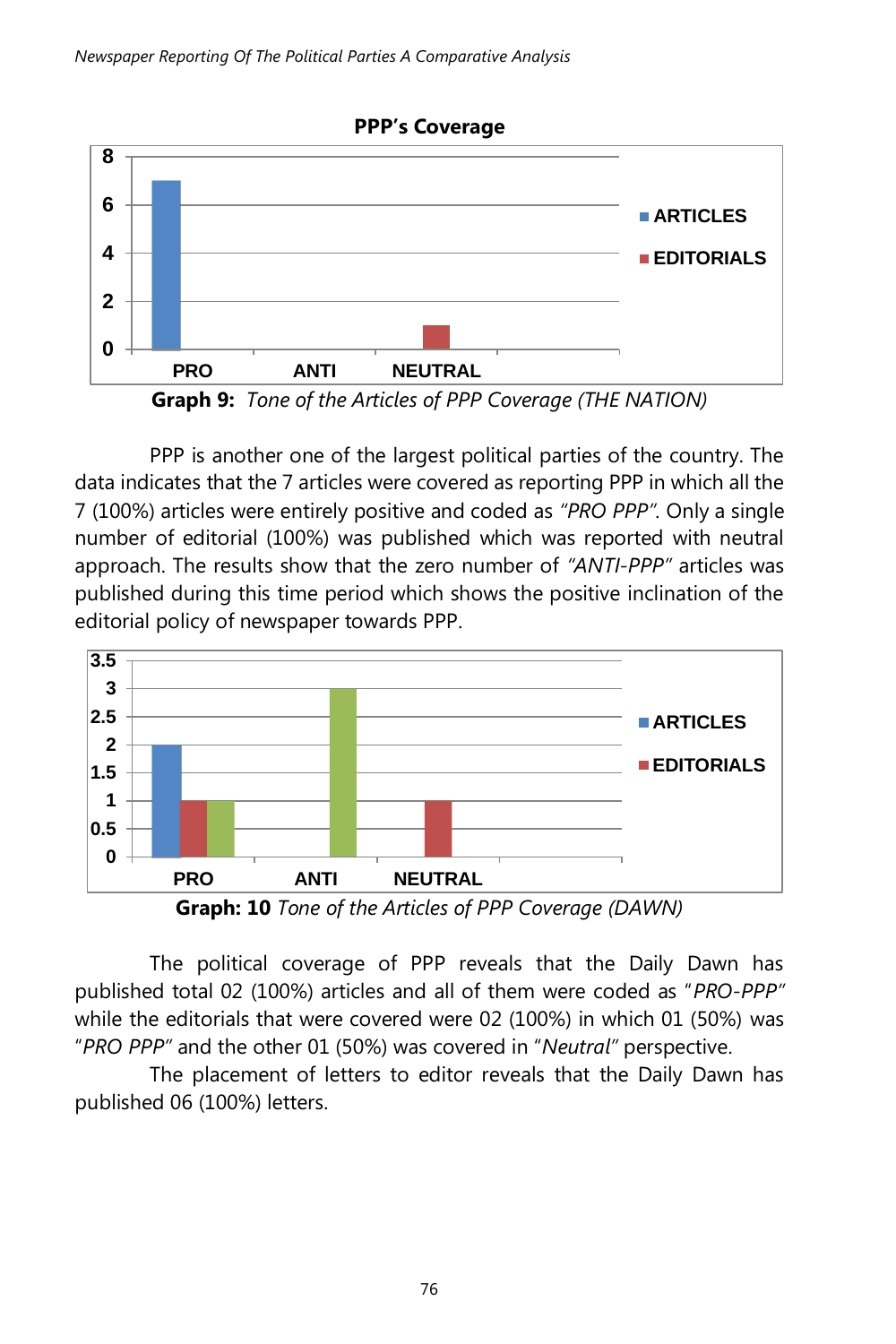

**Graph: 11** *Tone & Placement of Political Coverage for PPP (The Nation)*

As it is mentioned above that none of the articles were written in negative or anti perspective of PPP. The placement of the article reveals that 4 (57.14%) articles were placed on upper half while 3 (42.86%) on the lower half among which all the articles were *"PRO PPP".*

The placement further reveals that PPP articles which were entirely positive throughout the period have never been published at the center of the editorial page. It was also found that some of the PPP articles were written by their own party members. Only the placement and space were given by the Nation.



**Graph 12:** *Tone & Placement of Political Coverage for PPP (The Nation)*

The findings of Dawn's coverage of PPP's placement shows that total 02 (100%) articles were published in that time period and all of them were coded as "*PRO PPP"* and they were placed on the center position.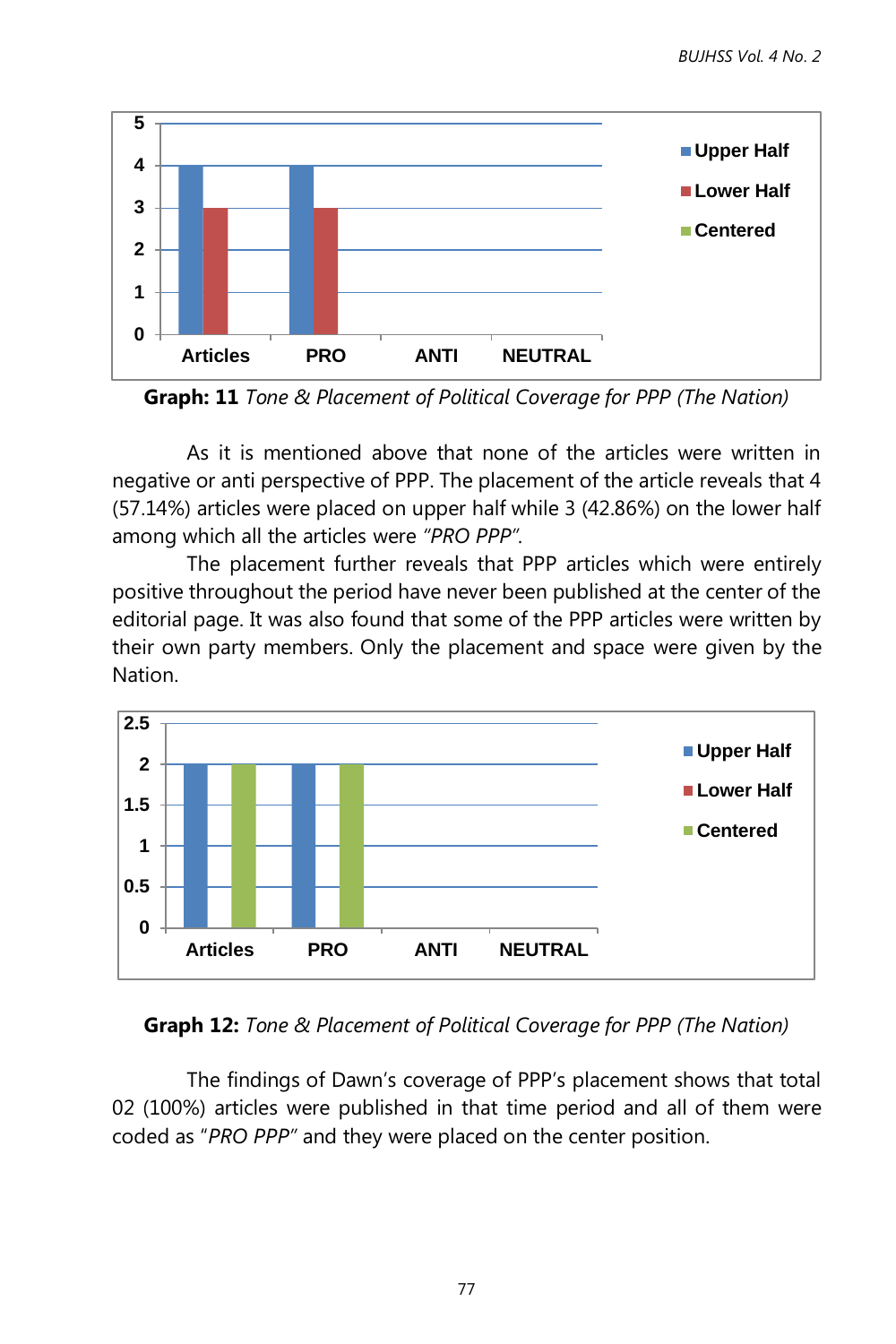



**Graph 13:** *Editorial Coverage to Other Political Parties (The Nation)*

The other political parties were less covered during the crucial time of the elections. It was found that only 4 (100%) editorials were published for other small, local and religious political parties. Editorial coverage given to other political parties includes TLP (25%), MMA (25%), PTM (25%) and ANP (25%). The least number of coverage were given to all these political parties in which the editorials which featured the TLP and MMA were coded as negative while PTM and ANP editorials were covered with positive perspectives. The result indicates that there has been less coverage to the smaller political parties during the most crucial time of the election. It was found that the smaller parties are being marginalized in the crucial time of transforming the democratic values in the country.



**Graph 14:** *Editorial Coverage to Other Political Parties (DAWN)*

The editorial coverage of other parties in Daily Dawn shows that the overall covered articles were 09 (100%), editorials 02 (100%) and 04 (100%) letters to editor. The Daily Dawn published 01 (100%) editorial on MMA, 01 (100%) on ANP and 02 (100%) on the BNP. The overall articles were covered in neutral perspective while the other articles were coded as *"PRO",*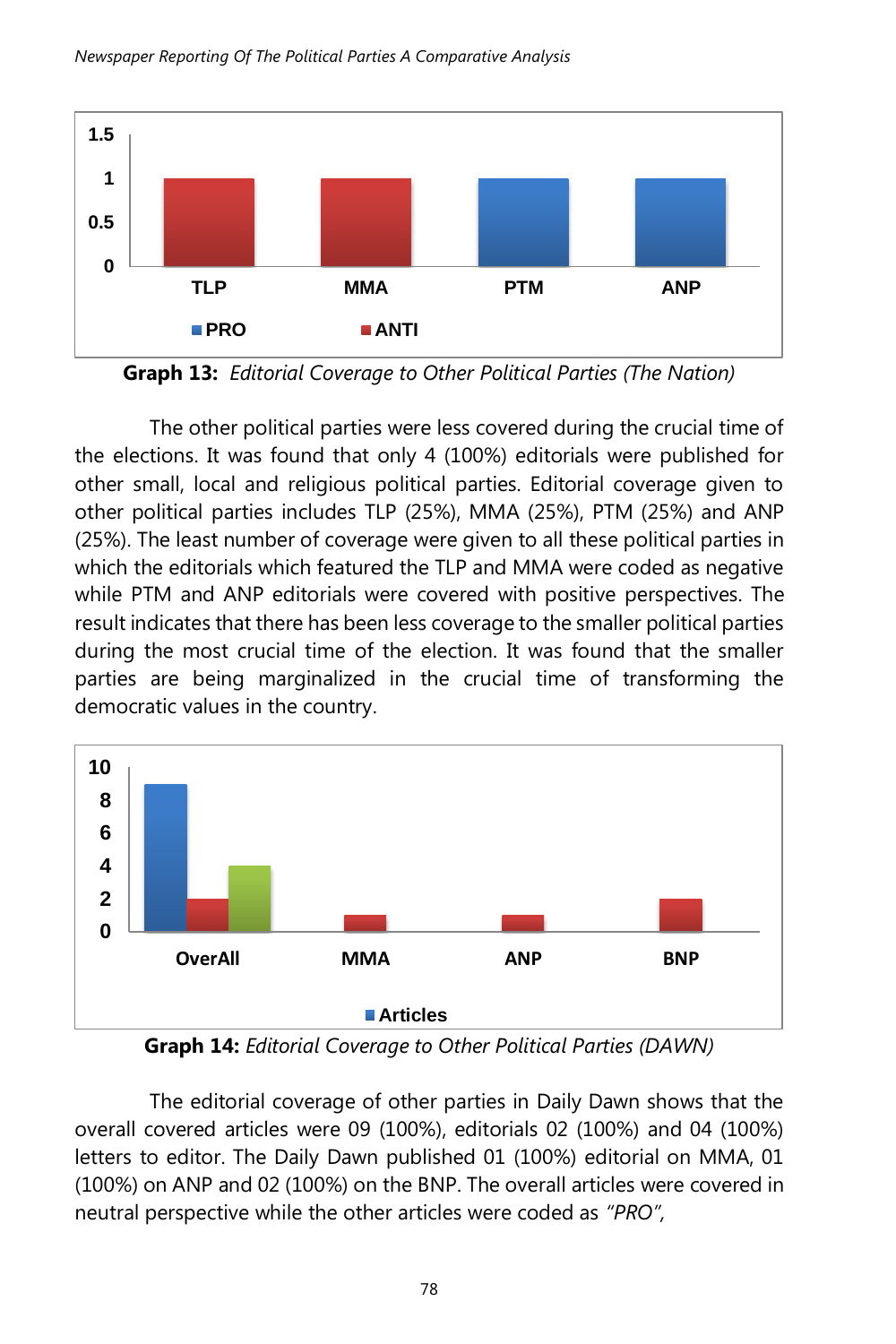# **5. CONCLUSION**

It was found that both the newspapers covered PMLN more than any other political party. Moreover, it was observed that the total 76 items were published during that period in Daily Nation while the Daily Dawn published 70 items including articles, editorials and letters to editor.

Comparatively, it was found that Daily Nation gave more coverage to politics than Daily Dawn. Further, the coverage of political parties shows that the Daily Nation has published 37 (56.92%) and the Daily Dawn has covered 28 (43.08%). The editorial coverage shows that 19 (34.54%) editorials were published in Dawn and 36 (65.56%) in The Nation. However, the coverage in letters to editor shows that the Daily Dawn covered 21 (87.5%) letters more than the Daily Nation which were in least number 03 (12.5%). The findings show that the PMLN got more coverage in both the newspapers while the other political parties which got the highest coverage after PMLN were PTI, PPP, MMA, ANP, BNP and BAP respectively.

## **6. RECOMMENDATIONS**

On the basis of the findings, it is recommended that the newspapers should review their editorial policies and viewpoints to prioritize the other political parties as well especially during the time period of elections. Also, newspapers should address the political parties with equality despite covering one party as 'PRO" and other as 'ANTI". Every media channel has set certain rules and regulations to follow (Agha & Husain, 2017), the same way the press outlets have their own. But objectivity is one of the prime concerns that the Press seems lacking. The disparity in the coverage questions the impartiality and objectivity of press institutions (Khalil et.al, 2020). Media framing is the vital tool that helps news coverage reach its desired public and make their opinion accordingly. As (Rafiq et.al, 2021) found that media newspapers use various techniques to make groups in and out to polarize the context. Similarly, the subjective and selective coverage shows the in-out groups and non-objectivity of newspapers towards the political parties. Further, framing leads to another perspective of giving voice to public after making their mindset according to their set agenda. Also, the Dawn has given preference to letters to editor whereas The Nation has gone ahead in editorial category. Public voice is also a concern to the press that should be given adequate space and in newspaper industry, letters to editor may play a better role to learn what public is concerned about. Public opinion is the key to journalism and media industry as a whole.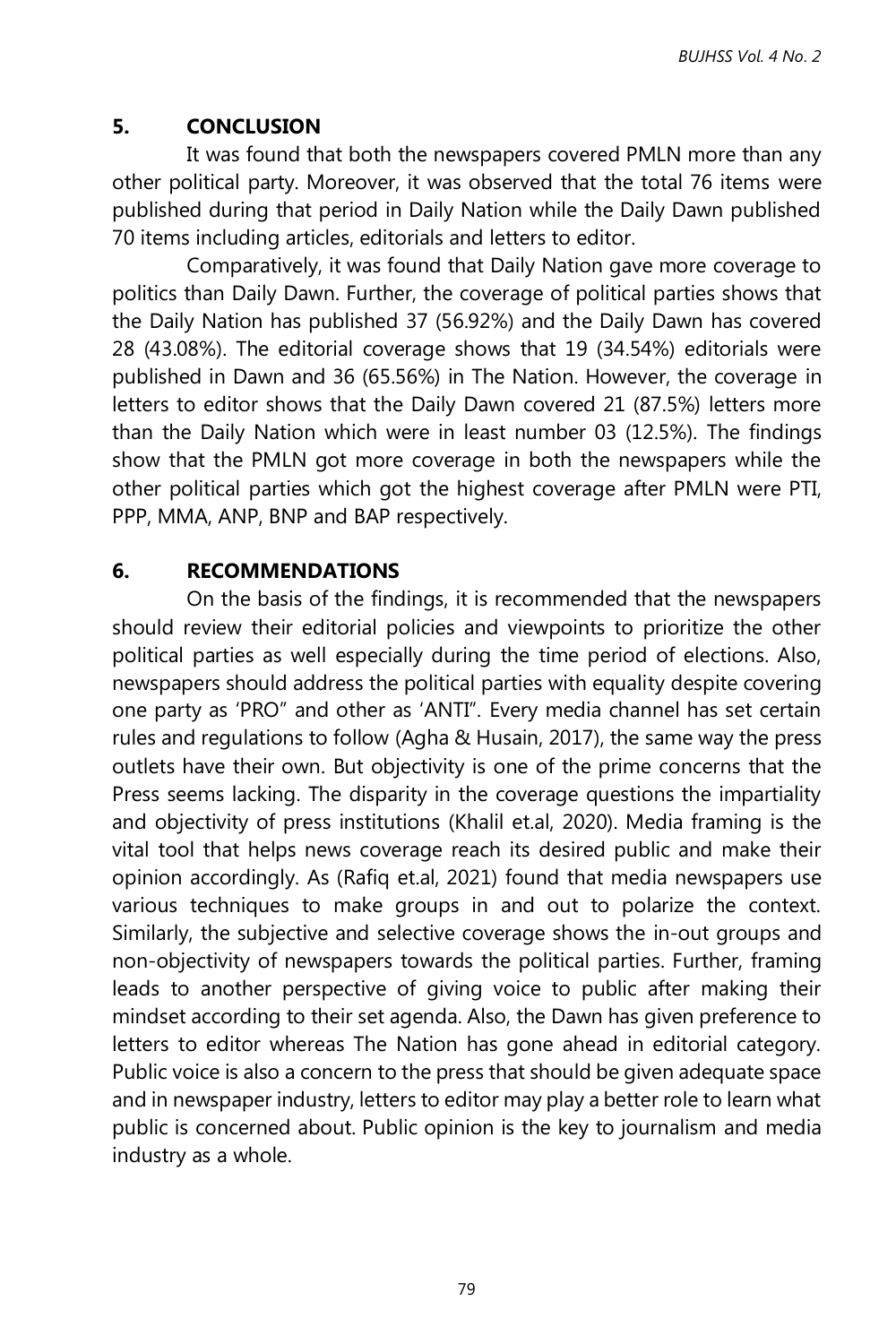### **REFERENCES**

- Agha, S., & Hussain, S. (2017). Reporting Taliban conflict: analysis of Pakistani journalists' attitude towards national security. *NDU Journal*, *31*(1).
- Ahmed, J., & Hussain, S. (2016). Coverage of Pakistan general election 2008 in leading Pakistan English newspapers: Exploring agenda setting. *Global Media Journal*, *9*(2), 1-16.
- Allcott, H., & Gentzkow, M. (2017). Social media and fake news in the 2016 election. *Journal of economic perspectives*, *31*(2), 211-36.
- Botan, M. (2010). New perspectives on the study of political communication. *Revista Română de Comunicare şi Relaţii Publice*, *12*(3), 9-19.
- DellaVigna, S., & Kaplan, E. (2007). The Fox News effect: Media bias and voting. *The Quarterly Journal of Economics*, *122*(3), 1187-1234.
- Druckman, J. N. (2001). The of Framing Effects Implications for Citizen Competence. *Political Behavior*, *23*(3), 225-256.
- Enikolopov, R., Petrova, M., & Zhuravskaya, E. (2011). Media and political persuasion: Evidence from Russia. *American Economic Review*, *101*(7), 3253-85.
- Entman, R. M. (2007). Framing bias: Media in the distribution of power. *Journal of communication*, *57*(1), 163-173.
- Espírito Santo, P., & Costa, B. (2016). Party newspapers perspectives and choices: a comparative content analysis view. *SAGE Open*, *6*(2).
- Graber, D. A., & Dunaway, J. (2017). *Mass media and American politics*. Cq Press.
- Hofstetter, C. R. (1976). *Bias in the news: Network television coverage of the 1972 election campaign*. The Ohio State University Press.
- Kamenica, E., & Gentzkow, M. (2011). Bayesian persuasion. *American Economic Review*, *101*(6), 2590-2615.
- Khalil, H., Lakho, M. K., Bari, A., & Soomro, U. H. (2020). Representation of Transgender Community In Pakistani English Newspapers: A Comparative Analysis Of Daily Dawn & Express Tribune. *e-Bangi*, *17*(6).
- Khan, M. R. (2005). *Political Communication and Democratic Process In Pakistan: A Case Study of Leading English Newspapers* (Doctoral dissertation, University of Punjab, Lahore).
- Lott Jr, J. R., & Hassett, K. A. (2004). lIs Newspaper Coverage of Eco& nomic Events Politically Biased? Working Paper. *American Enterprise Insti& tute, Washington, DC*.
- McCombs, M. E., & Shaw, D. L. (1972). The agenda-setting function of mass media. *Public opinion quarterly*, *36*(2), 176-187.
- McNair, B. (2012). *Journalism and democracy: An evaluation of the political public sphere*. Routledge.